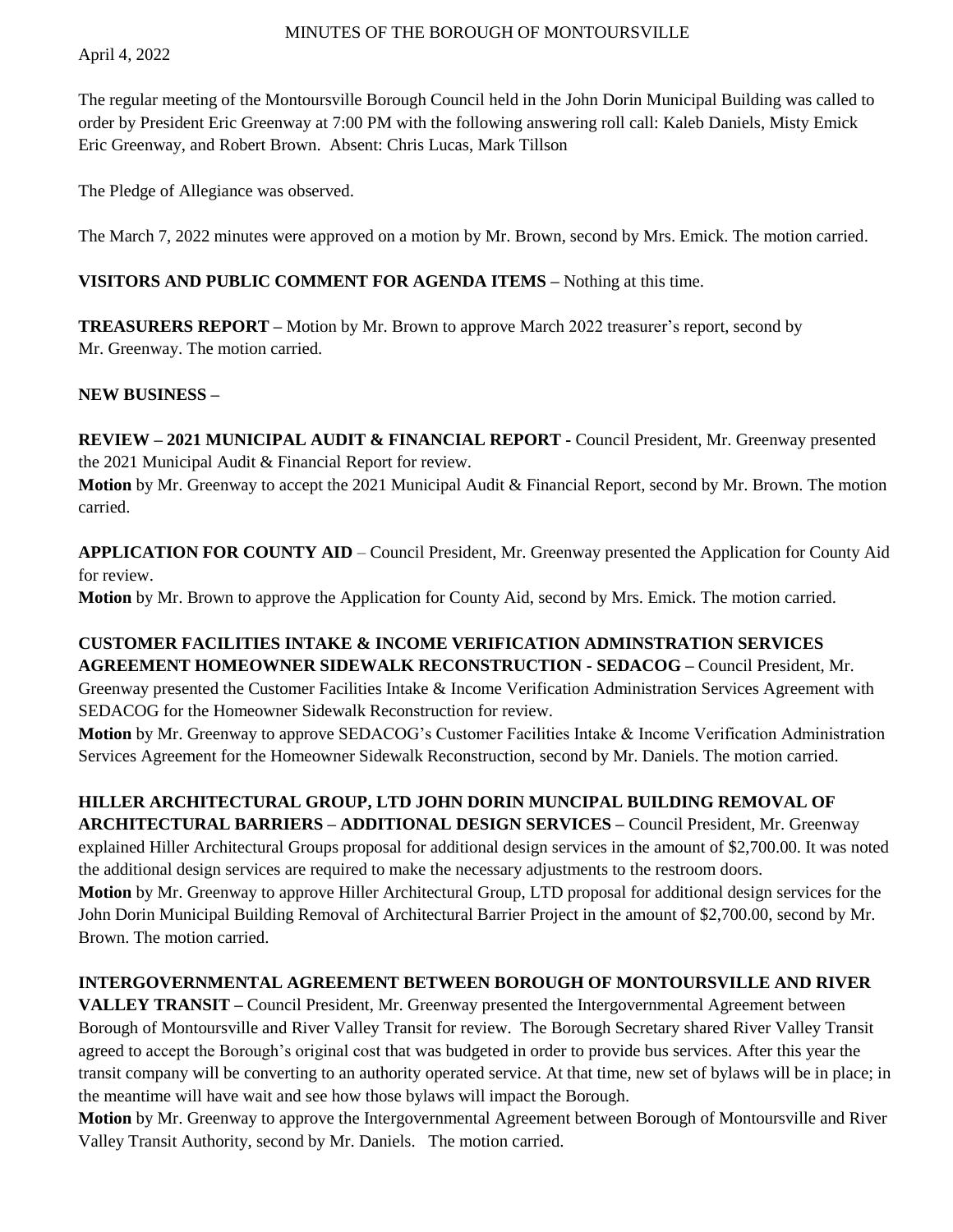Page 2 April 4 2022

#### **CHANGE ORDER #7 – MECHANICAL & ELECTRICAL IMPROVEMENTS TO THE MONTOURSVILLE WATERWORKS PROJECT – APPELLATION CONSTRUCTION SERVICES, LLC –** Council President, Mr.

Greenway presented Change Order #7 for the Mechanical & Electrical Improvements to the Montoursville Waterworks Project for review.

**Motion** by Mr. Greenway to approve Change Order #7 for the Mechanical & Electrical Improvements to the Montoursville Waterworks Project to Appellation Construction Services, LLC in the amount of \$84,264.82, second by Mr. Brown. The motion carried.

**AUTHORIZATION LETTER – 911 MEMORIAL COALITION RIDE** – Council President, Mr. Greenway presented an Authorization Letter for the 911 Memorial Coalition Ride for review. **Motion** by Mr. Brown to approve the Authorization Letter for the 911 Memorial Coalition Ride, second by Mr. Daniels. The motion carried.

## **AUTHORIZAITON LETTERS – DCNR – LOCAL MATCH COMMITMENT & LOCAL INKIND**

**COMMITMENT –** Council President, Mr. Greenway presented the authorization letters that are to be submitted with DCNR Grant for the Local Match Commitment & Local In-kind Commitment for the Indian Park Southern Playground Project for review. It was noted Alice Trowbridge, Grant Coordinator, recommended to apply for DCNR Grant as it was a better fit for the intended purpose.

**Motion** by Mrs. Emick to approve authorization letters for the Local Match Commitment & Local In-kind Commitment to be submitted with the DCNR grant application; second by Mr. Greenway. The motion carried.

# **RESIGNATION LETTER – CIVIL SERVICE COMMISSION – ALTERNATE - ROBERT BROBSON–**

Council President, Mr. Greenway presented a formal resignation letter by Robert Brobson as Alternate from Civil Service Commission.

**Motion** by Mr. Brown to approve the resignation letter submitted by Robert Brobson from Civil Service Commission-Alternate, second by Mr. Daniels. Council expressed their gratitude for Mr. Brobson service. The motion carried.

# **APPOINTMENT - FILL REMAINING VACANCY TERM FOR CIVIL SERVICE COMMISSION –**

**ALTERNATE – DEBORAH BROWN -** Council President, Mr. Greenway explained the need to fill the remaining vacancy for the Civil Service Commission Alternate.

**Motion** by Mr. Greenway to approve the appointment of Deborah Brown to fill the remaining vacancy term as the Civil Service Commission Alternate, a term to expire January 1, 2026, second by Mrs. Emick. The motion carried.

**PURCHASE 2022 CHEVY 6500 4WD TRUCK – BLAISE ALEXANDER CHEVROLET – COSTARS –** Council President, Mr. Greenway presented a quote for the purchase of 2022 Chevy 6500 4WD truck for review. **Motion** by Mrs. Emick to approve the purchase of 2022 Chevy 6500 4WD truck from COSTAR vendor Blaise Alexander Chevrolet in the amount of \$60,500.00, second by Mr. Brown. The motion carried.

**PURCHASE UPFIT FOR 2022 CHEVY 6500 4WD TRUCK – BRADCO SUPPLY – COSTARS -** Council President, Mr. Greenway presented a quote for the purchase of the upfit for a 2022 Chevy 6500 4WD truck for review. **Motion** by Mr. Greenway to approve the purchase of the upfit for a 2022 Chevy 6500 4WD truck from COSTAR vendor Bradco Supply in the amount of \$52,105.57, second by Mr. Daniels. The motion carried.

# **BRUSH RECYCLING CENTER – SATURDAY OPENING DATES – APRIL 30, JUNE 25, AND AUGUST 27,**

**2022-** Council President, Mr. Greenway presented the Saturday dates for the brush recycling for review. **Motion** by Mr. Brown to approve the brush recycling center to be open on Saturday April 30, June 25 and August 27, 2022, second by Mr. Daniels. The motion carried.

| <b>PLANNING &amp; ZONING -</b> | <b>March Planning Commission Minutes</b> |
|--------------------------------|------------------------------------------|
|                                | Central Keystone COG Reports March 2022  |